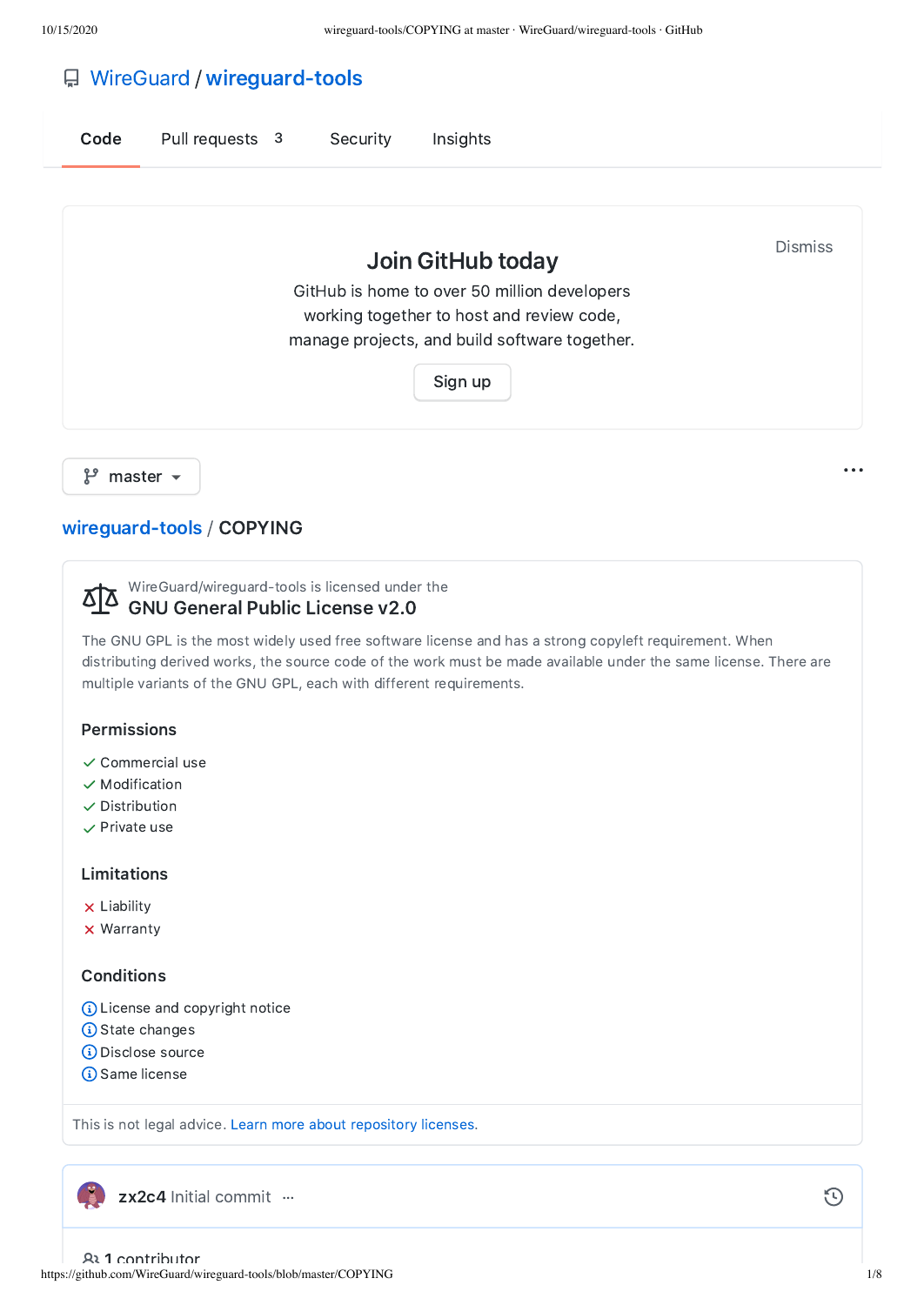1 contributor

|  |  | $\cdots$ $\cdots$ |  |  |
|--|--|-------------------|--|--|
|  |  |                   |  |  |

339 lines (281 sloc) 17.7 KB 1  $\overline{\mathcal{L}}$ 3 4 5 6 7 8 9 10 11 12 13 14 15 16 17 18 19 20 21 22 23 24 25 26 27 28 29 30 31 32 33 34 35 36 37 38 39 40 41 42 43 44 45 [Raw](https://github.com/WireGuard/wireguard-tools/raw/master/COPYING) [Blame](https://github.com/WireGuard/wireguard-tools/blame/master/COPYING) GNU GENERAL PUBLIC LICENSE Version 2, June 1991 Copyright (C) 1989, 1991 Free Software Foundation, Inc., 51 Franklin Street, Fifth Floor, Boston, MA 02110-1301 USA Everyone is permitted to copy and distribute verbatim copies of this license document, but changing it is not allowed. Preamble The licenses for most software are designed to take away your freedom to share and change it. By contrast, the GNU General Public License is intended to guarantee your freedom to share and change free software--to make sure the software is free for all its users. This General Public License applies to most of the Free Software Foundation's software and to any other program whose authors commit to using it. (Some other Free Software Foundation software is covered by the GNU Lesser General Public License instead.) You can apply it to your programs, too. When we speak of free software, we are referring to freedom, not price. Our General Public Licenses are designed to make sure that you have the freedom to distribute copies of free software (and charge for this service if you wish), that you receive source code or can get it if you want it, that you can change the software or use pieces of it in new free programs; and that you know you can do these things. To protect your rights, we need to make restrictions that forbid anyone to deny you these rights or to ask you to surrender the rights. These restrictions translate to certain responsibilities for you if you distribute copies of the software, or if you modify it. For example, if you distribute copies of such a program, whether gratis or for a fee, you must give the recipients all the rights that you have. You must make sure that they, too, receive or can get the source code. And you must show them these terms so they know their rights. We protect your rights with two steps: (1) copyright the software, and (2) offer you this license which gives you legal permission to copy, distribute and/or modify the software. Also, for each author's protection and ours, we want to make certain that everyone understands that there is no warranty for this free software. If the software is modified by someone else and passed on, we

want its recipients to know that what they have is not the original, so

46

 $\hat{U}$ 

 $\Box$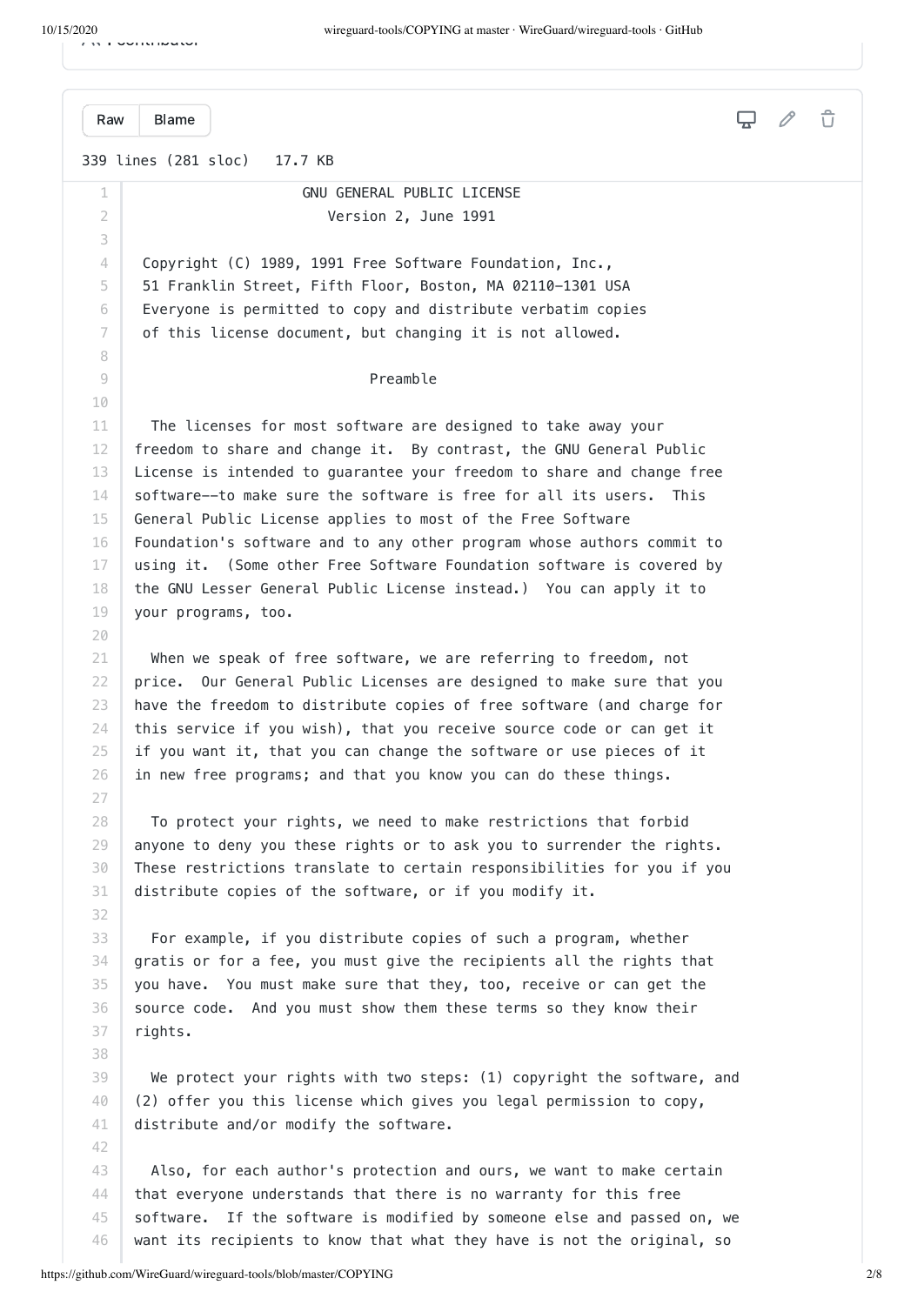55

71

78

86

89

10/15/2020 wireguard-tools/COPYING at master · WireGuard/wireguard-tools · GitHub

47 48 that any problems introduced by others will not reflect on the original authors' reputations.

50 51 52 53 54 Finally, any free program is threatened constantly by software patents. We wish to avoid the danger that redistributors of a free program will individually obtain patent licenses, in effect making the program proprietary. To prevent this, we have made it clear that any patent must be licensed for everyone's free use or not licensed at all.

56 57 The precise terms and conditions for copying, distribution and modification follow.

 GNU GENERAL PUBLIC LICENSE TERMS AND CONDITIONS FOR COPYING, DISTRIBUTION AND MODIFICATION

62 63 64 65 66 67 68 69 70 0. This License applies to any program or other work which contains a notice placed by the copyright holder saying it may be distributed under the terms of this General Public License. The "Program", below, refers to any such program or work, and a "work based on the Program" means either the Program or any derivative work under copyright law: that is to say, a work containing the Program or a portion of it, either verbatim or with modifications and/or translated into another language. (Hereinafter, translation is included without limitation in the term "modification".) Each licensee is addressed as "you".

72 73 74 75 76 77 Activities other than copying, distribution and modification are not covered by this License; they are outside its scope. The act of running the Program is not restricted, and the output from the Program is covered only if its contents constitute a work based on the Program (independent of having been made by running the Program). Whether that is true depends on what the Program does.

79 80 81 82 83 84 85 1. You may copy and distribute verbatim copies of the Program's source code as you receive it, in any medium, provided that you conspicuously and appropriately publish on each copy an appropriate copyright notice and disclaimer of warranty; keep intact all the notices that refer to this License and to the absence of any warranty; and give any other recipients of the Program a copy of this License along with the Program.

87 88 You may charge a fee for the physical act of transferring a copy, and you may at your option offer warranty protection in exchange for a fee.

90 91 92 93 2. You may modify your copy or copies of the Program or any portion of it, thus forming a work based on the Program, and copy and distribute such modifications or work under the terms of Section 1 above, provided that you also meet all of these conditions:

> a) You must cause the modified files to carry prominent notices stating that you changed the files and the date of any change.

b) You must cause any work that you distribute or publish, that in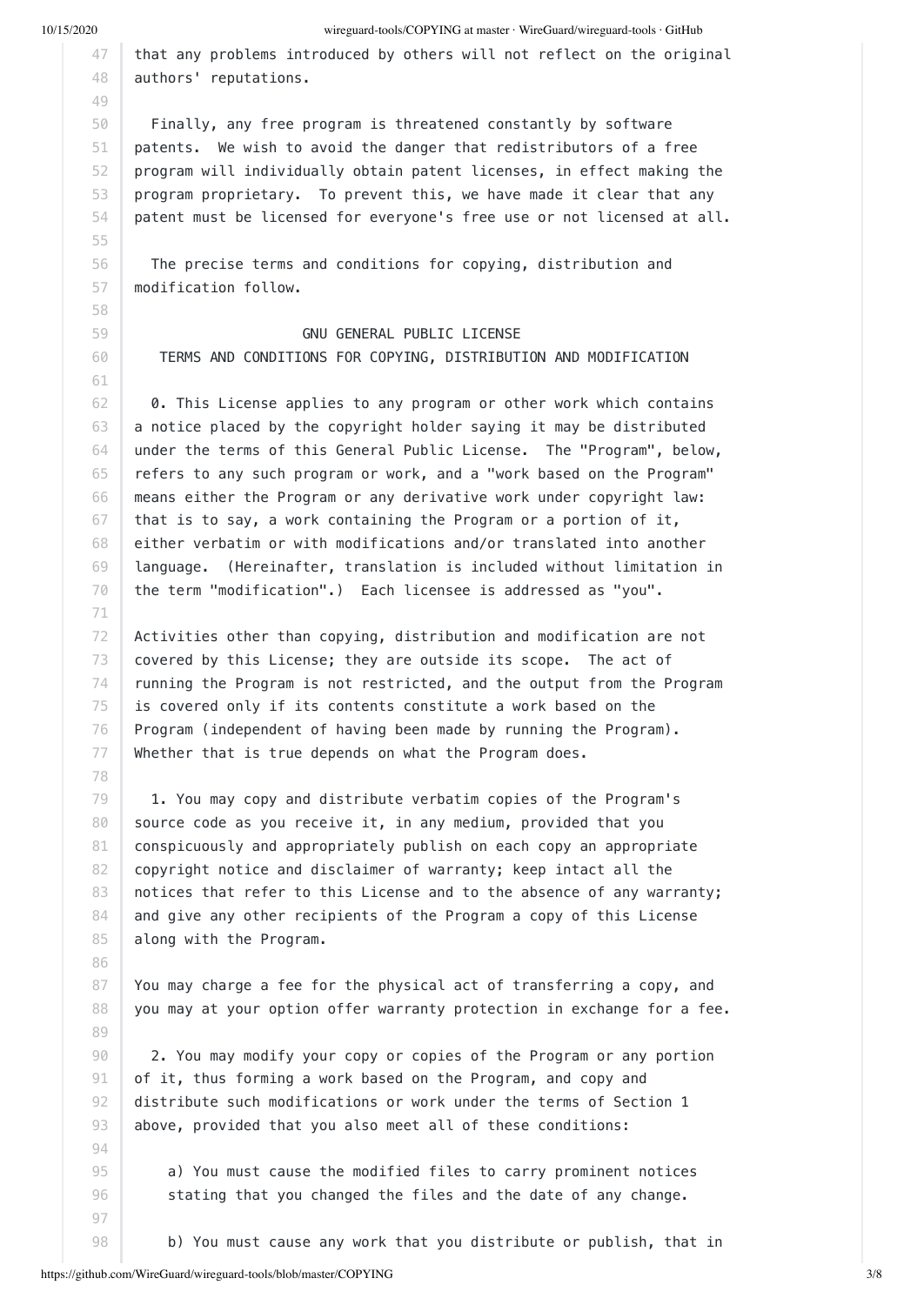123

128

10/15/2020 wireguard-tools/COPYING at master · WireGuard/wireguard-tools · GitHub

 whole or in part contains or is derived from the Program or any part thereof, to be licensed as a whole at no charge to all third parties under the terms of this License.

 c) If the modified program normally reads commands interactively when run, you must cause it, when started running for such interactive use in the most ordinary way, to print or display an announcement including an appropriate copyright notice and a notice that there is no warranty (or else, saying that you provide a warranty) and that users may redistribute the program under these conditions, and telling the user how to view a copy of this License. (Exception: if the Program itself is interactive but does not normally print such an announcement, your work based on the Program is not required to print an announcement.)

114 115 116 117 118 119 120 121 122 These requirements apply to the modified work as a whole. If identifiable sections of that work are not derived from the Program, and can be reasonably considered independent and separate works in themselves, then this License, and its terms, do not apply to those sections when you distribute them as separate works. But when you distribute the same sections as part of a whole which is a work based on the Program, the distribution of the whole must be on the terms of this License, whose permissions for other licensees extend to the entire whole, and thus to each and every part regardless of who wrote it.

124 125 126 127 Thus, it is not the intent of this section to claim rights or contest your rights to work written entirely by you; rather, the intent is to exercise the right to control the distribution of derivative or collective works based on the Program.

129 130 131 132 In addition, mere aggregation of another work not based on the Program with the Program (or with a work based on the Program) on a volume of a storage or distribution medium does not bring the other work under the scope of this License.

 3. You may copy and distribute the Program (or a work based on it, under Section 2) in object code or executable form under the terms of Sections 1 and 2 above provided that you also do one of the following:

 a) Accompany it with the complete corresponding machine-readable source code, which must be distributed under the terms of Sections 1 and 2 above on a medium customarily used for software interchange; or,

 b) Accompany it with a written offer, valid for at least three years, to give any third party, for a charge no more than your cost of physically performing source distribution, a complete machine-readable copy of the corresponding source code, to be distributed under the terms of Sections 1 and 2 above on a medium customarily used for software interchange; or,

 c) Accompany it with the information you received as to the offer to distribute corresponding source code. (This alternative is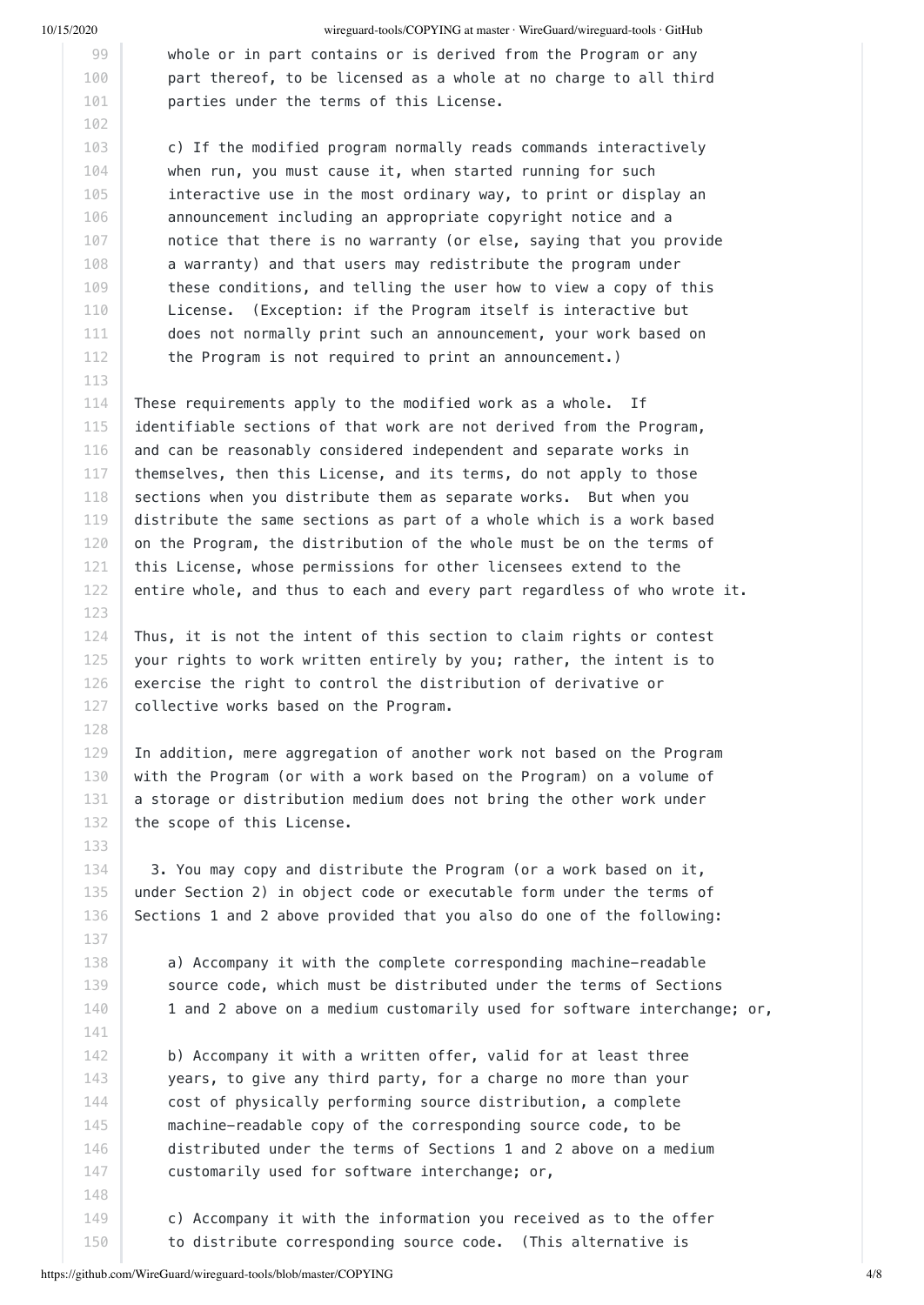165

171

179

188

196

10/15/2020 wireguard-tools/COPYING at master · WireGuard/wireguard-tools · GitHub

 allowed only for noncommercial distribution and only if you received the program in object code or executable form with such an offer, in accord with Subsection b above.)

155 156 157 158 159 160 161 162 163 164 The source code for a work means the preferred form of the work for making modifications to it. For an executable work, complete source code means all the source code for all modules it contains, plus any associated interface definition files, plus the scripts used to control compilation and installation of the executable. However, as a special exception, the source code distributed need not include anything that is normally distributed (in either source or binary form) with the major components (compiler, kernel, and so on) of the operating system on which the executable runs, unless that component itself accompanies the executable.

166 167 168 169 170 If distribution of executable or object code is made by offering access to copy from a designated place, then offering equivalent access to copy the source code from the same place counts as distribution of the source code, even though third parties are not compelled to copy the source along with the object code.

172 173 174 175 176 177 178 4. You may not copy, modify, sublicense, or distribute the Program except as expressly provided under this License. Any attempt otherwise to copy, modify, sublicense or distribute the Program is void, and will automatically terminate your rights under this License. However, parties who have received copies, or rights, from you under this License will not have their licenses terminated so long as such parties remain in full compliance.

180 181 182 183 184 185 186 187 5. You are not required to accept this License, since you have not signed it. However, nothing else grants you permission to modify or distribute the Program or its derivative works. These actions are prohibited by law if you do not accept this License. Therefore, by modifying or distributing the Program (or any work based on the Program), you indicate your acceptance of this License to do so, and all its terms and conditions for copying, distributing or modifying the Program or works based on it.

189 190 191 192 193 194 195 6. Each time you redistribute the Program (or any work based on the Program), the recipient automatically receives a license from the original licensor to copy, distribute or modify the Program subject to these terms and conditions. You may not impose any further restrictions on the recipients' exercise of the rights granted herein. You are not responsible for enforcing compliance by third parties to this License.

197 198 199 200 201 202 7. If, as a consequence of a court judgment or allegation of patent infringement or for any other reason (not limited to patent issues), conditions are imposed on you (whether by court order, agreement or otherwise) that contradict the conditions of this License, they do not excuse you from the conditions of this License. If you cannot distribute so as to satisfy simultaneously your obligations under this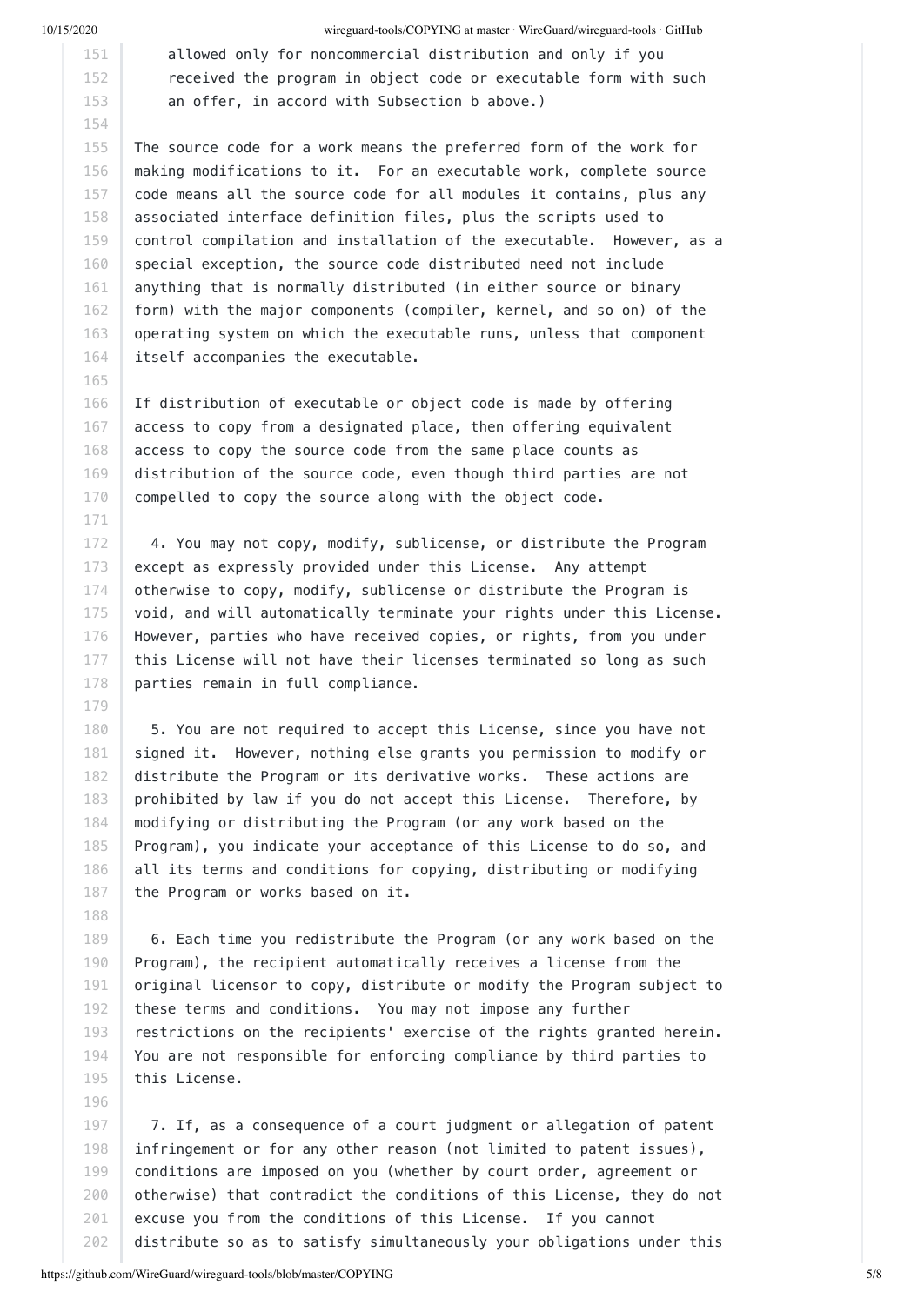214

225

227 228

236

241

249

#### 10/15/2020 wireguard-tools/COPYING at master · WireGuard/wireguard-tools · GitHub

203 204 205 206 207 208 License and any other pertinent obligations, then as a consequence you may not distribute the Program at all. For example, if a patent license would not permit royalty-free redistribution of the Program by all those who receive copies directly or indirectly through you, then the only way you could satisfy both it and this License would be to refrain entirely from distribution of the Program.

210 211 212 213 If any portion of this section is held invalid or unenforceable under any particular circumstance, the balance of the section is intended to apply and the section as a whole is intended to apply in other circumstances.

215 216 217 218 219 220 221 222 223 224 It is not the purpose of this section to induce you to infringe any patents or other property right claims or to contest validity of any such claims; this section has the sole purpose of protecting the integrity of the free software distribution system, which is implemented by public license practices. Many people have made generous contributions to the wide range of software distributed through that system in reliance on consistent application of that system; it is up to the author/donor to decide if he or she is willing to distribute software through any other system and a licensee cannot impose that choice.

226 This section is intended to make thoroughly clear what is believed to be a consequence of the rest of this License.

229 230 231 232 233 234 235 8. If the distribution and/or use of the Program is restricted in certain countries either by patents or by copyrighted interfaces, the original copyright holder who places the Program under this License may add an explicit geographical distribution limitation excluding those countries, so that distribution is permitted only in or among countries not thus excluded. In such case, this License incorporates the limitation as if written in the body of this License.

237 238 239 240 9. The Free Software Foundation may publish revised and/or new versions of the General Public License from time to time. Such new versions will be similar in spirit to the present version, but may differ in detail to address new problems or concerns.

242 243 244 245 246 247 248 Each version is given a distinguishing version number. If the Program specifies a version number of this License which applies to it and "any later version", you have the option of following the terms and conditions either of that version or of any later version published by the Free Software Foundation. If the Program does not specify a version number of this License, you may choose any version ever published by the Free Software Foundation.

250 251 252 253 254 10. If you wish to incorporate parts of the Program into other free programs whose distribution conditions are different, write to the author to ask for permission. For software which is copyrighted by the Free Software Foundation, write to the Free Software Foundation; we sometimes make exceptions for this. Our decision will be guided by the two goals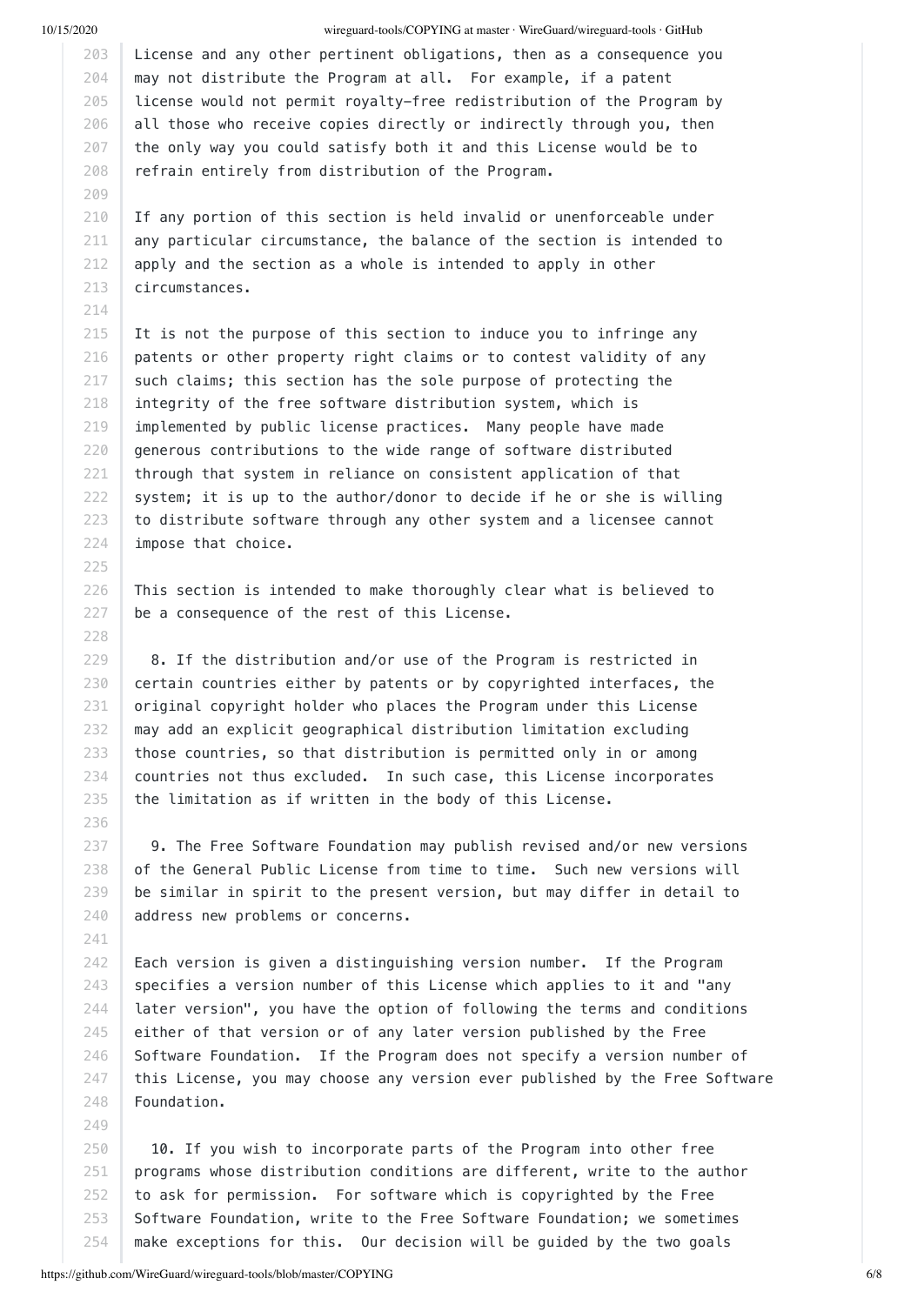269

10/15/2020 wireguard-tools/COPYING at master · WireGuard/wireguard-tools · GitHub

of preserving the free status of all derivatives of our free software and of promoting the sharing and reuse of software generally.

#### NO WARRANTY

260 261 262 263 264 265 266 267 268 11. BECAUSE THE PROGRAM IS LICENSED FREE OF CHARGE, THERE IS NO WARRANTY FOR THE PROGRAM, TO THE EXTENT PERMITTED BY APPLICABLE LAW. EXCEPT WHEN OTHERWISE STATED IN WRITING THE COPYRIGHT HOLDERS AND/OR OTHER PARTIES PROVIDE THE PROGRAM "AS IS" WITHOUT WARRANTY OF ANY KIND, EITHER EXPRESSED OR IMPLIED, INCLUDING, BUT NOT LIMITED TO, THE IMPLIED WARRANTIES OF MERCHANTABILITY AND FITNESS FOR A PARTICULAR PURPOSE. THE ENTIRE RISK AS TO THE QUALITY AND PERFORMANCE OF THE PROGRAM IS WITH YOU. SHOULD THE PROGRAM PROVE DEFECTIVE, YOU ASSUME THE COST OF ALL NECESSARY SERVICING, REPAIR OR CORRECTION.

270 271 272 273 274 275 276 277 278 12. IN NO EVENT UNLESS REQUIRED BY APPLICABLE LAW OR AGREED TO IN WRITING WILL ANY COPYRIGHT HOLDER, OR ANY OTHER PARTY WHO MAY MODIFY AND/OR REDISTRIBUTE THE PROGRAM AS PERMITTED ABOVE, BE LIABLE TO YOU FOR DAMAGES, INCLUDING ANY GENERAL, SPECIAL, INCIDENTAL OR CONSEQUENTIAL DAMAGES ARISING OUT OF THE USE OR INABILITY TO USE THE PROGRAM (INCLUDING BUT NOT LIMITED TO LOSS OF DATA OR DATA BEING RENDERED INACCURATE OR LOSSES SUSTAINED BY YOU OR THIRD PARTIES OR A FAILURE OF THE PROGRAM TO OPERATE WITH ANY OTHER PROGRAMS), EVEN IF SUCH HOLDER OR OTHER PARTY HAS BEEN ADVISED OF THE POSSIBILITY OF SUCH DAMAGES.

END OF TERMS AND CONDITIONS

How to Apply These Terms to Your New Programs

284 285 286 If you develop a new program, and you want it to be of the greatest possible use to the public, the best way to achieve this is to make it free software which everyone can redistribute and change under these terms.

 To do so, attach the following notices to the program. It is safest to attach them to the start of each source file to most effectively convey the exclusion of warranty; and each file should have at least the "copyright" line and a pointer to where the full notice is found.

 <one line to give the program's name and a brief idea of what it does.> Copyright (C) <year> <name of author>

 This program is free software; you can redistribute it and/or modify it under the terms of the GNU General Public License as published by the Free Software Foundation; either version 2 of the License, or (at your option) any later version.

 This program is distributed in the hope that it will be useful, but WITHOUT ANY WARRANTY; without even the implied warranty of MERCHANTABILITY or FITNESS FOR A PARTICULAR PURPOSE. See the GNU General Public License for more details.

You should have received a copy of the GNU General Public License along